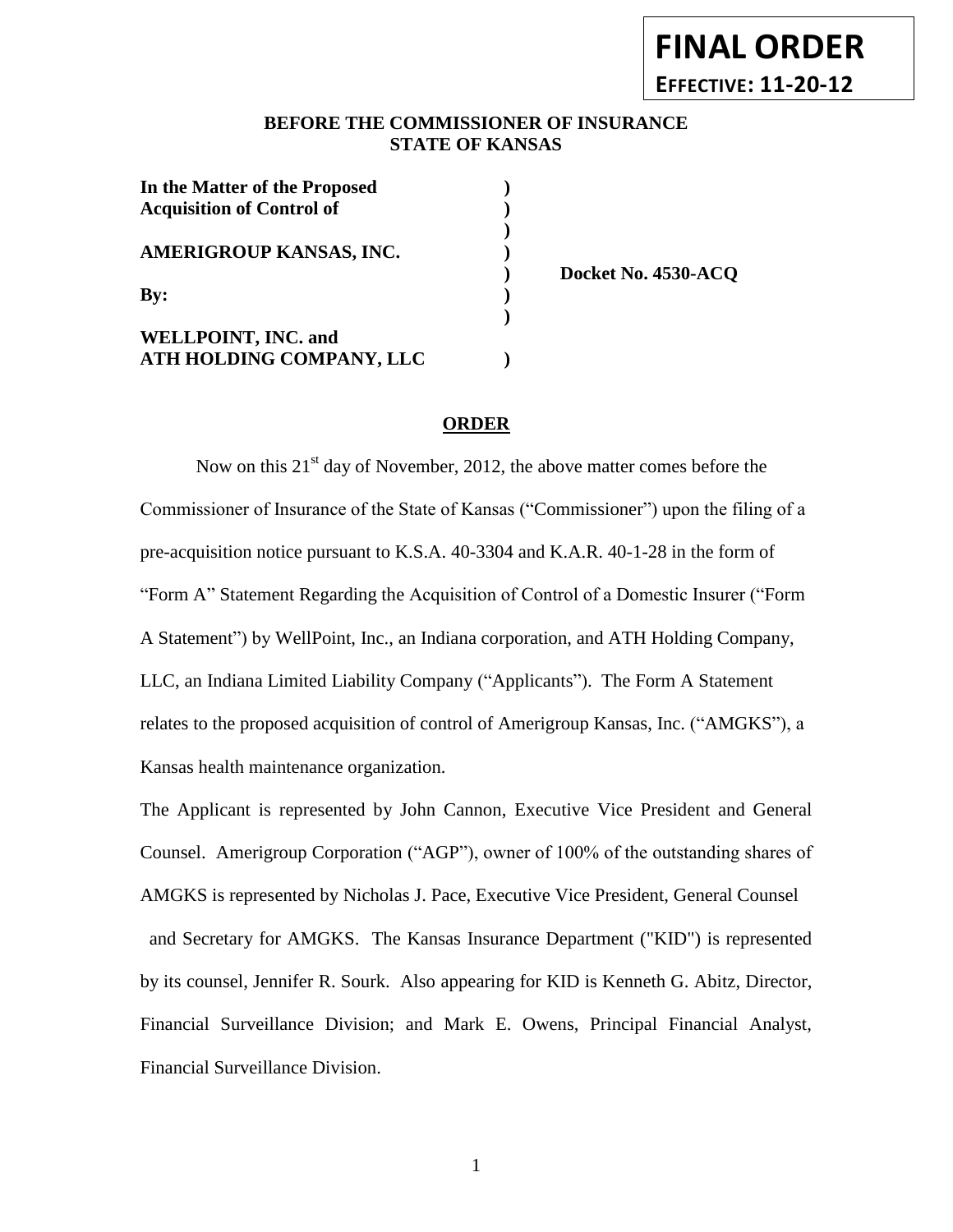This Order shall become effective as a Final Order, without further notice, upon the expiration of the fifteen (15) day period if no request for hearing is made, pursuant to K.S.A. 77-542.

Pursuant to the authority granted to the Commissioner pursuant to K.S.A. 40-3301 and 40-3304(d)(1) and in accordance with the Kansas Administrative Procedures Act, K.S.A. 77-501, *et seq*., the Commissioner hereby asserts the following declarations of public interest and policy, findings of fact, conclusions of law and orders:

### **DECLARATION OF PUBLIC INTEREST AND POLICY**

The Commissioner finds and declares that it is consistent with the public interest and the interest of policyholders to permit insurers to:

- (a) Engage in activities which would enable them to make better use of management skills and facilities;
- (b) diversify into new lines of business through acquisition or organization of subsidiaries;
- (c) have free access to capital markets which could provide funds for insurers to use in diversification programs;
- (d) implement sound tax planning conclusions; and
- (e) serve the changing needs of the public and adapt to changing conditions of the social, economic and political environment, so that insurers are able to compete effectively and to meet the growing public demand for institutions capable of providing a comprehensive range of financial services.

The Commissioner further finds and declares that the policies and purposes in K.S.A. 40-3301, *et seq*., promote the public interest by: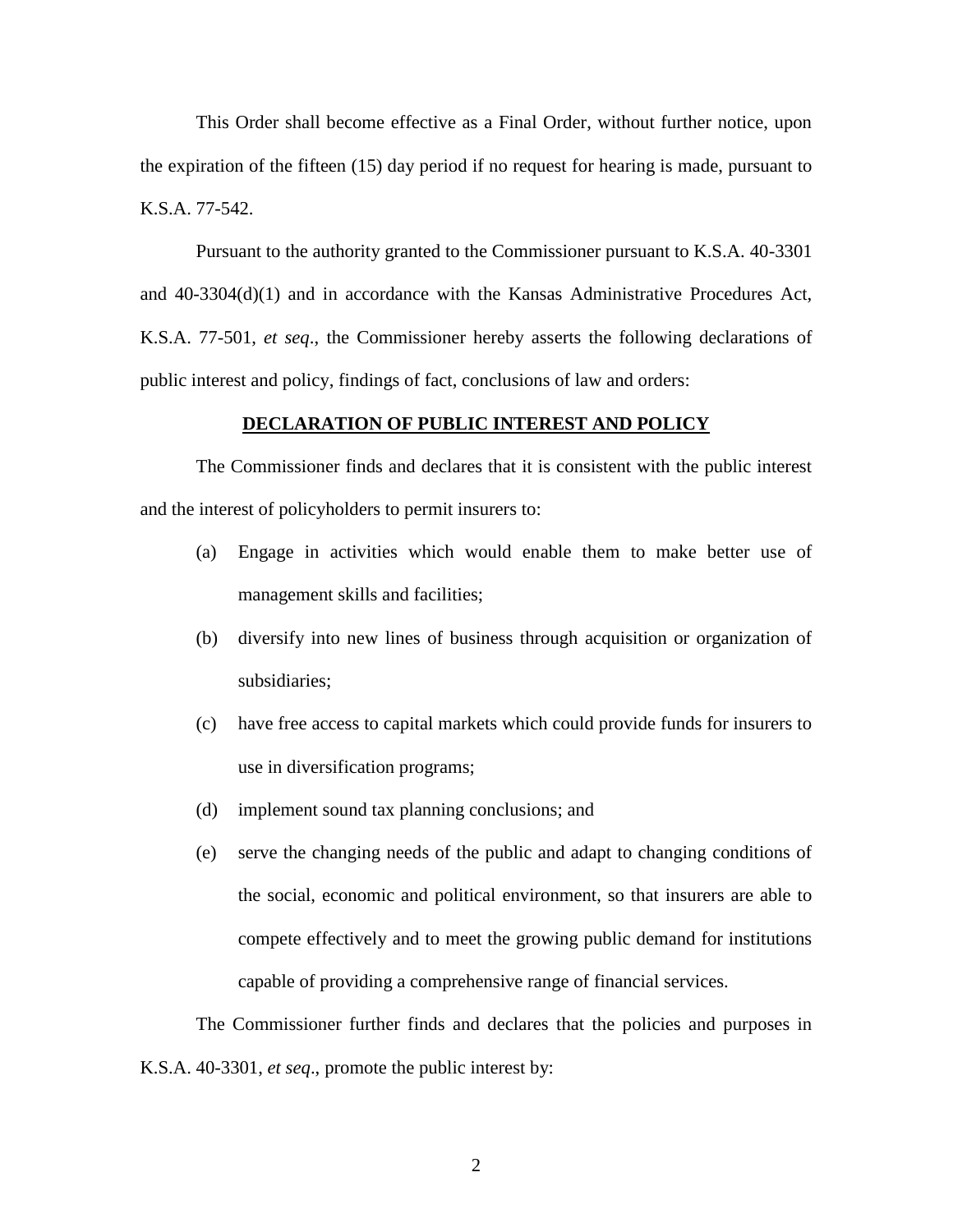- (a) Facilitating the achievement of the objectives enumerated in K.S.A. 40-3301 and set out above;
- (b) requiring disclosure of pertinent information relating to changes in control of an insurer;
- (c) requiring disclosure by an insurer of material transactions and relationships between the insurer and its affiliates, including certain dividends paid by the insurer; and
- (d) providing standards governing material transactions between the insurer and its affiliates.

#### **FINDINGS OF FACT AND CONCLUSIONS OF LAW**

The findings of fact and conclusions stated herein are based upon the statements made by Applicants in the Form A Statement and accompanying documents made under oath and filed with KID by Applicant pursuant to K.S.A. 40-3304(b) and K.A.R. 40-1-28.

1. Significant documents have been reviewed by representatives of the Financial Surveillance and Legal Divisions of the KID, and the Commissioner has had the benefit of their technical expertise and advice.

2. The purpose of the filing of the Form A Statement is to seek authority from KID for the proposed acquisition of control of AMGKS by the Applicants. The terms and conditions of the proposed acquisition are more fully set forth in the Form A Statement filed with the Commissioner pursuant to the Kansas Insurance Holding Companies Act, K.S.A. 40-3301, *et seq*.

3. The Form A Statement filed with the KID by Applicants included a Form A Statement Regarding the Acquisition of Control of a Domestic Insurer dated August 3,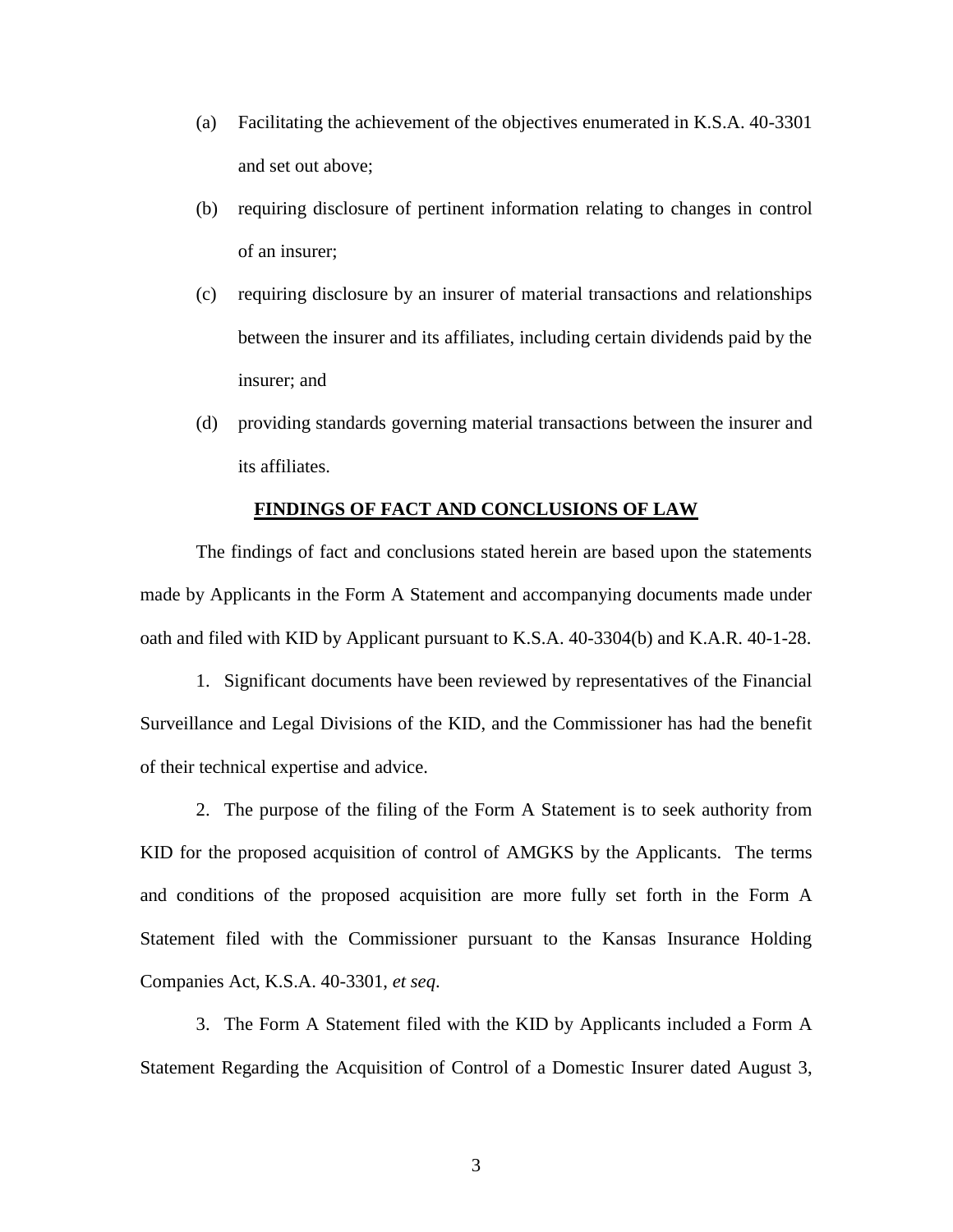2012, and a supplemental "Change No. 1" to the Form A Statement filed on October 18, 2012, requesting approval of the acquisition of control of AMGKS.

4. The Applicants submitted various Exhibits, 1 through 20, to the Form A Statement; including, but not limited to, the Agreement and Plan of Merger, organizational charts, and financial statements.

5. AMGKS is a Kansas corporation and its statutory home offices are in Overland Park, Kansas. AGP currently directly owns one hundred percent (100%) of the outstanding shares of AMGKS.

6. WellPoint, Inc. ("WellPoint") is an Indiana corporation which is publiclyowned and traded on the New York Stock Exchange. WellPoint is a diversified health care benefits company, offering a broad range of health insurance products and related services. ATH is a direct wholly-owned subsidiary of WellPoint. ATH has no business of its own and serves as a holding company for several of WellPoint's operating insurance companies and other subsidiaries. WellPoint Merger Sub, Inc. is a Delaware corporation and a direct wholly owned subsidiary of ATH. WellPoint will acquire control of AGPKS when WellPoint Merger Sub, Inc., is merged with and into AGP. Immediately upon consummation of the merger, the separate corporate existence of WellPoint Merger Sub, Inc. will cease, and AGP will continue as the surviving corporation and as an indirect wholly owned subsidiary of WellPoint. WellPoint will be the ultimate controlling party of AGPKS.

7. On July 9, 2012, Applicants and AGP executed an Agreement and Plan of Merger. The Agreement and Plan of Merger provides for the transaction to close following, among other things, the approval of Amerigroup Corporation's stockholders

4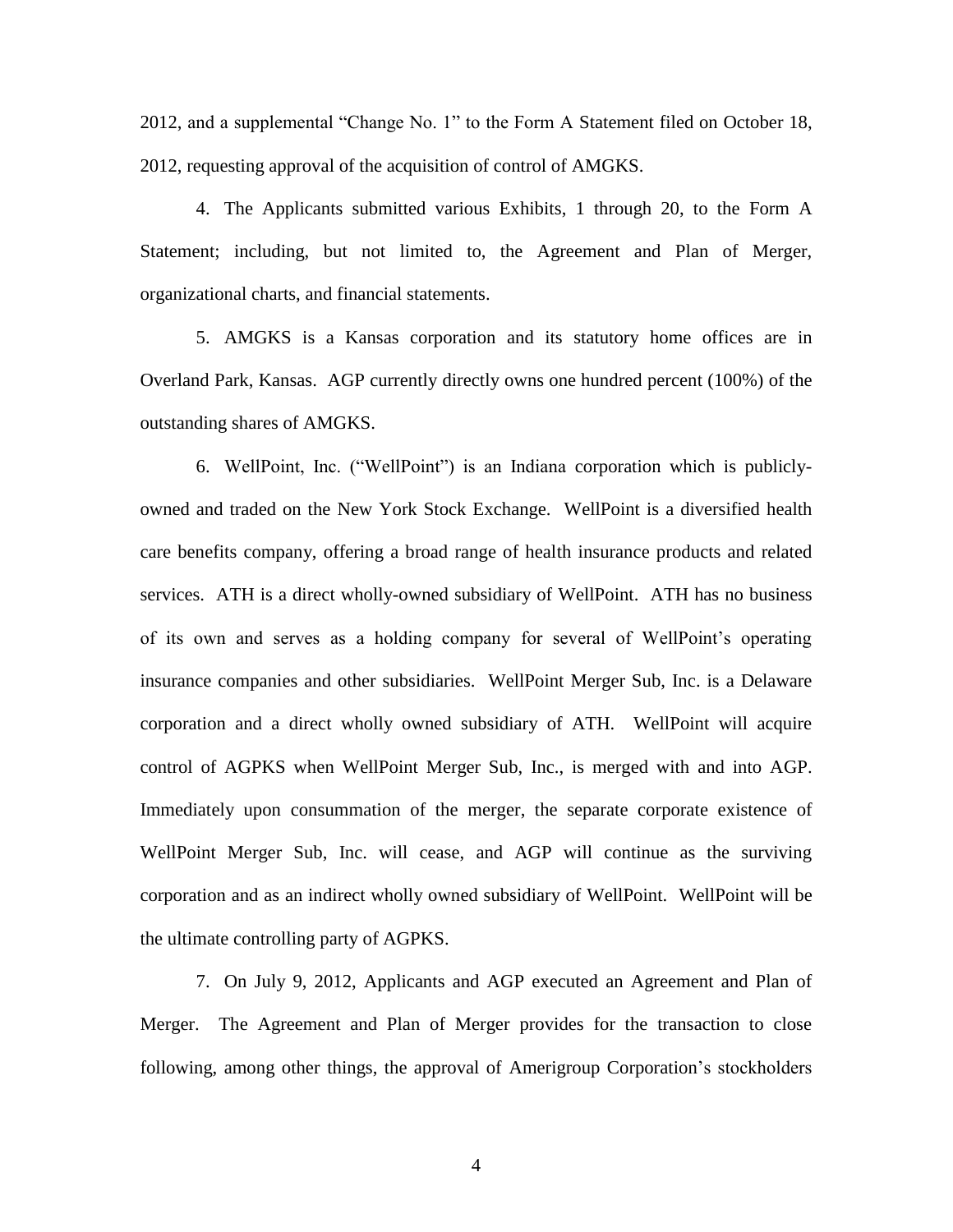and the proper regulatory approval of each state where approval is necessary. The purchase price of the acquisition is approximately \$5 billion.

8. The staff of the KID have inspected and reviewed the contents of the Form A Statement and Exhibits attached thereto, to the extent necessary, and found that the filing of the Form A Statement and Exhibits are in compliance with the provisions of the Kansas Insurance Holding Company Act, K.S.A. 40-3301 et seq. and K.A.R. 40-1-28 and that the Form A Statement and Exhibits have provided the information required under Kansas statutes to enable the Commissioner to render a decision.

9. Evidence shows that after the change of control, AGPKS would be able to satisfy the requirements for the issuance of a license to write the line or lines of insurance for which they are presently licensed.

10. Evidence shows that the financial condition of the Applicants does not jeopardize the financial stability of the AGPKS or prejudice the interest of their respective policyholders.

11. Evidence shows that the Applicants have no current plans or proposals to liquidate AGPKS, sell its assets or consolidate or merge AGPKS with any person, or to make any other material change in AGPKS's current active business operations or corporate structure or management.

12. Evidence shows that the competence, experience and integrity of those persons who would control the operation of AGPKS are such that it would be in the interest of policyholders of the insurer and of the public to permit the acquisition of control.

5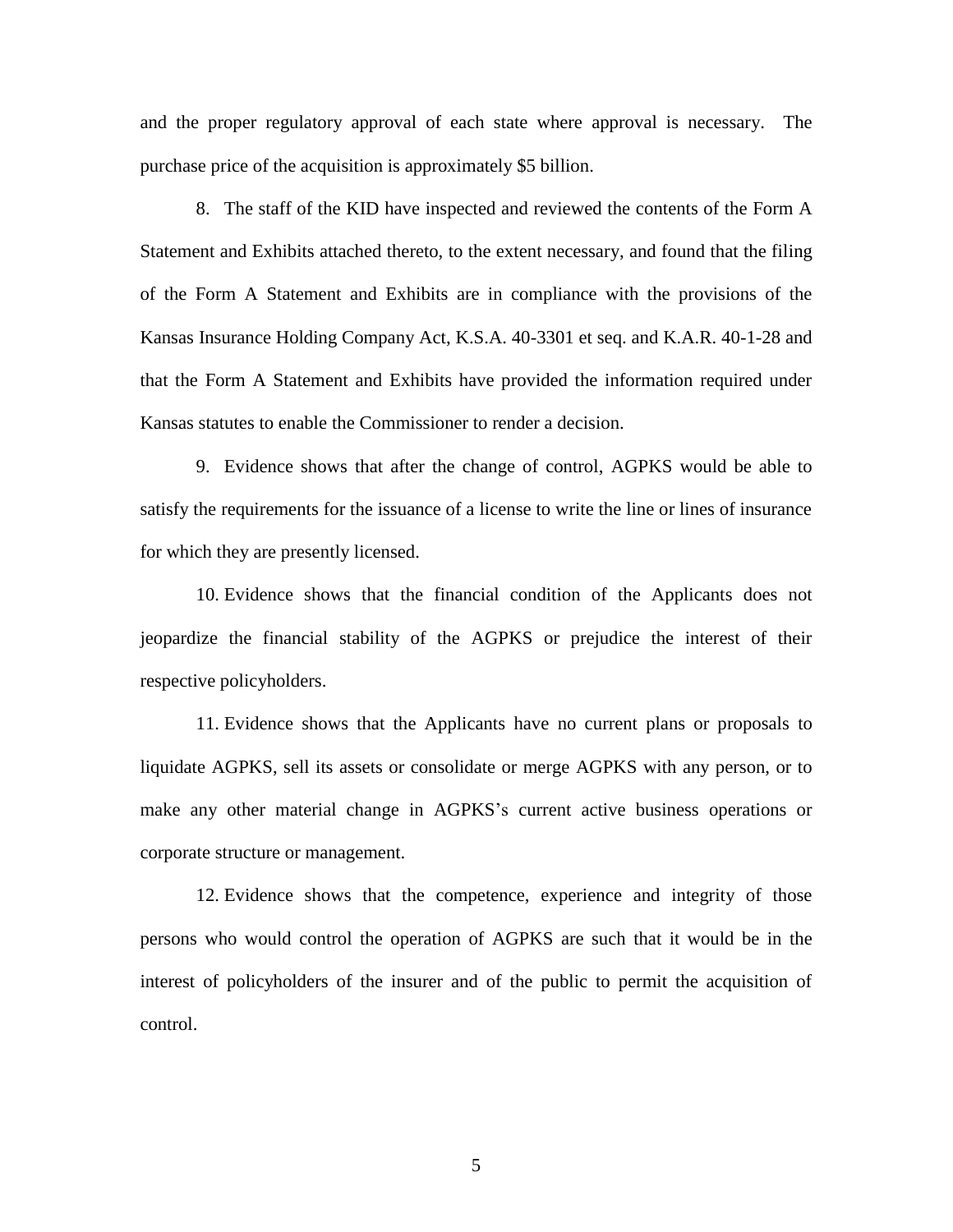13. Evidence shows that the acquisition is not likely to be hazardous or prejudicial to the insurance-buying public.

## **IT IS THEREFORE ORDERED BY THE COMMISSIONER OF INSURANCE THAT:**

1. The application by WellPoint, Inc. and ATH Holding Company, LLC to acquire control of Amerigroup Kansas, Inc. in the manner set forth in the Form A Statement Regarding Acquisition of Control and Exhibits attached thereto is hereby approved pursuant to K.S.A. 40-3304, provided that the acquisition is effected within sixty (60) days of the date of this Order.

2. The Commissioner retains jurisdiction over the subject matter of this proceeding and over the parties for the purpose of entering such further order or orders as may be deemed proper.

### **NOTICE OF RIGHTS**

This is a Final Order. This Final Order is effective upon service. Pursuant to K.S.A. 77- 529, Applicant may petition the Commissioner for reconsideration of this Final Order within fifteen (15) days after service of the Final Order. A petition for reconsideration must state the specific grounds upon which relief is requested. Additionally, a party to this agency proceeding may seek judicial review of this Final Order by filing a petition in the District Court, pursuant to K.S.A. 77-601, et seq. Reconsideration of this Final Order is not a prerequisite for judicial review. A petition for judicial review is not timely unless filed within 30 days following the service of this Final Order, unless the Applicant petitions the Commissioner for reconsideration, in which case a petition for judicial review is not timely unless filed within 30 days following service of an order rendered upon reconsideration, or an order denying the request for reconsideration. In the event

6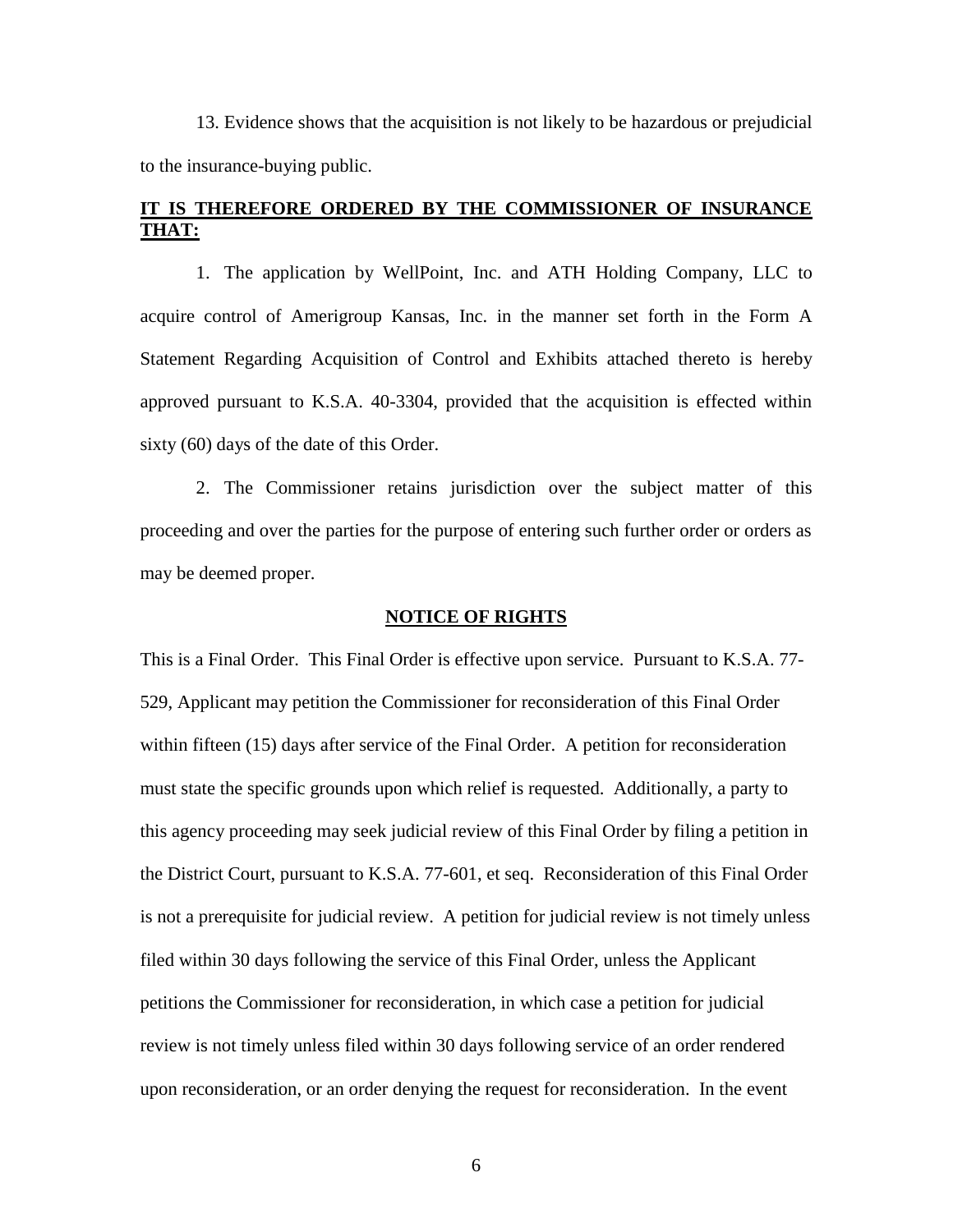the Applicant files a petition for judicial review, the agency officer to be served on behalf

of the KID is:

Zachary J.C. Anshutz, General Counsel Kansas Insurance Department 420 S.W. 9th Street Topeka, Kansas 66612.

# **IT IS SO ORDERED THIS 21st DAY OF NOVEMBER, 2012, IN THE CITY OF TOPEKA, COUNTY OF SHAWNEE, STATE OF KANSAS.**



 $\frac{1}{s}$  Sandy Praeger Sandy Praeger Commissioner of Insurance

\_/s/ Zachary J.C. Anshutz\_\_\_\_\_\_\_\_\_ Zachary J.C. Anshutz General Counsel